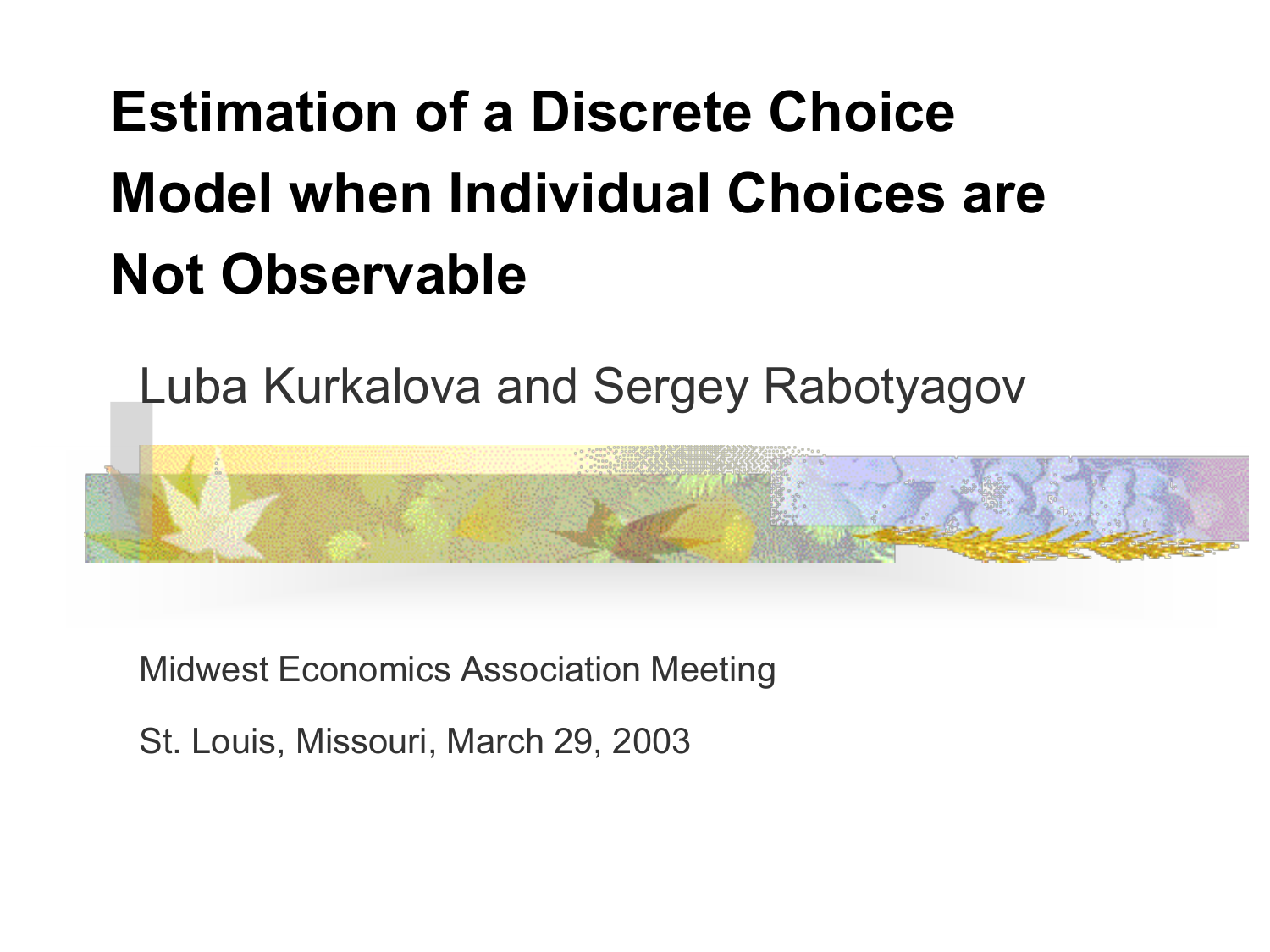#### **Research Interest**

**Economic analysis of** policies that pay farmers for adoption of conservation tillage

 Basic data: National Resource Inventory (NRI), 1992 and 1997

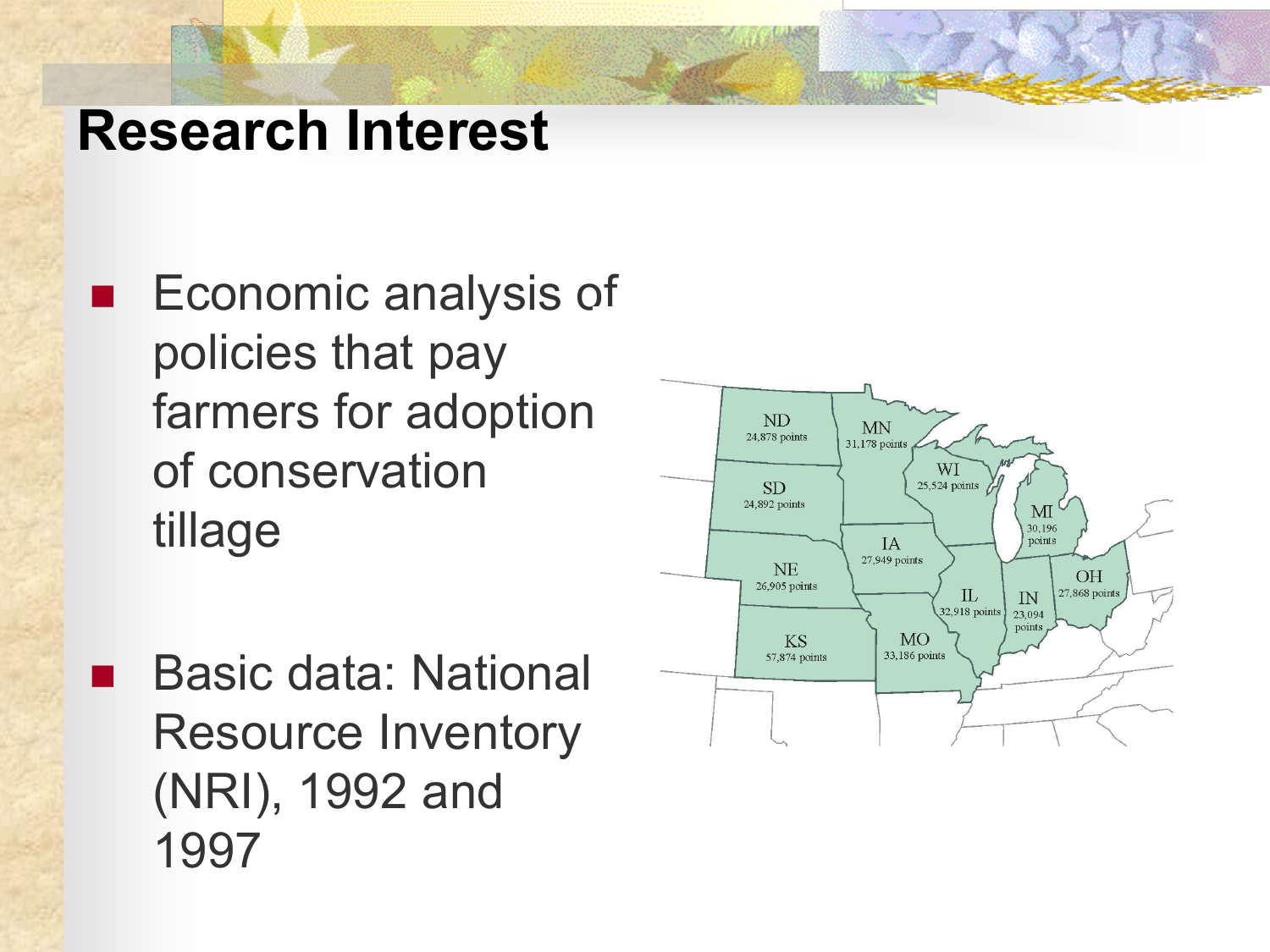#### **Model of conservation tillage adoption**

 $Pr[adopt] = Pr[\pi_1 \geq \pi_0 + P + \sigma_{\varepsilon} \varepsilon]$  $\left\{\beta \mathbf{X} - \overline{\pi}_0 - \mathbf{0} \mathbf{Z} \boldsymbol{\sigma}_{pr}\right\}$  $\left\{\beta \mathbf{x}-\overline{\pi}_0-\mathbf{az}\boldsymbol{\sigma}_{pr}\right\}$  $\left\{\beta \mathbf{x}-\overline{\pi}_0-\mathbf{az}\boldsymbol{\sigma}_{pr}\right\}$  $= Pr \left[ \beta x \ge \overline{\pi}_0 + \alpha z \sigma_{pr} + \sigma_{\varepsilon} \varepsilon \right]$ 1  $\Pr\left[\varepsilon \leq \frac{1}{\epsilon}\right]$   $\beta$ **x**  $-\bar{\pi}_0$   $-\alpha$ **z**  $\sigma_{pr}$ 1  $\exp\left(-\frac{1}{2}\right) \beta x - \bar{\pi}_0 - \alpha z \sigma_{pr}$ 1  $1 + \exp \left( \frac{1}{2} \beta x - \overline{\pi}_0 - \alpha z \sigma_{pr} \right)$ ε ε ε  $\varepsilon \leq \frac{1}{\sqrt{2}} \left\{ \beta x - \overline{\pi}_0 - \alpha z \sigma \right\}$  $\sigma$  $\overline{\pi}_0 - \alpha z \sigma$  $\left(\frac{1}{\sigma}\left\{\beta \mathbf{x}-\bar{\pi}_{0}-\boldsymbol{\alpha}\mathbf{z}\sigma_{pr}\right\}\right)$  $\overline{\pi}_0 - \alpha z \sigma$  $\sigma$  $\begin{vmatrix} 1 & 0 & - & \end{vmatrix}$  $=\Pr\left[\varepsilon \leq \frac{1}{\sigma_{\varepsilon}}\left\{\beta \mathbf{X} - \overline{\pi}_{0} - \mathbf{0} \mathbf{Z} \sigma_{pr}\right\}\right]$  $\left(\sigma_{\varepsilon}$   $\sigma_{\varepsilon}$   $\sigma_{\varepsilon}$   $\sigma_{\varepsilon}$  $=$  $\left( \begin{array}{ccc} 1 & - & \end{array} \right)$  $+\exp\left(\frac{1}{\sigma_{\varepsilon}}\left\{\beta\mathbf{x}-\bar{\pi}_{0}-\mathbf{az}\sigma_{pr}\right\}\right)$  $βx - *\bar*<sub>0</sub> - αz$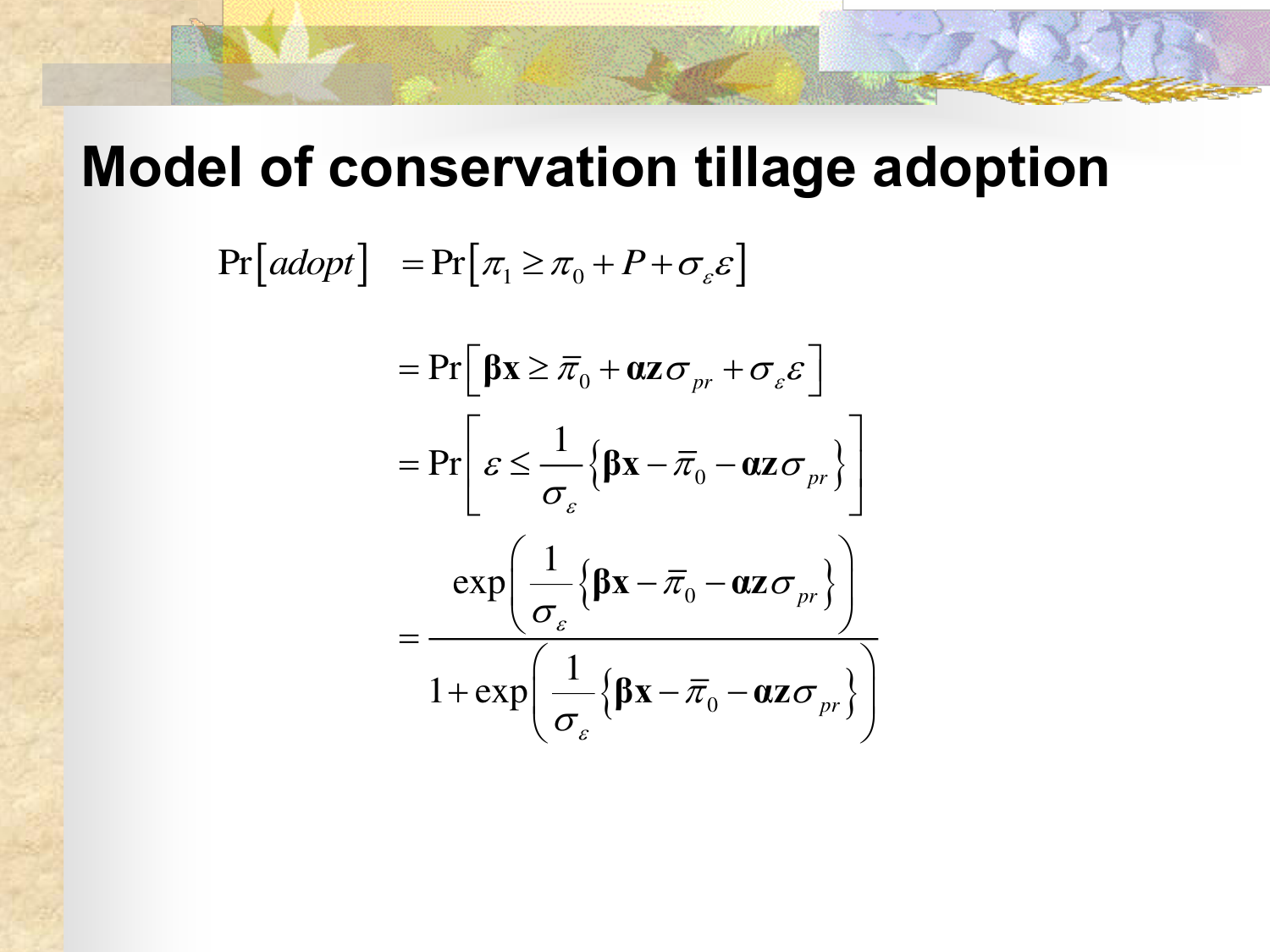#### **Probability of tillage choice**  $y_i$



*where*

$$
w_i = \frac{1}{\sigma_{\varepsilon}} \Big\{ \mathbf{\beta} \mathbf{x}_i - \overline{\pi}_{0,i} - \alpha \mathbf{z}_i \sigma_{pr,i} \Big\}
$$

#### **Problem:**  in 1997, the  $y_i$  are not available,

#### **But,**  grouped data on  $y_i$  are available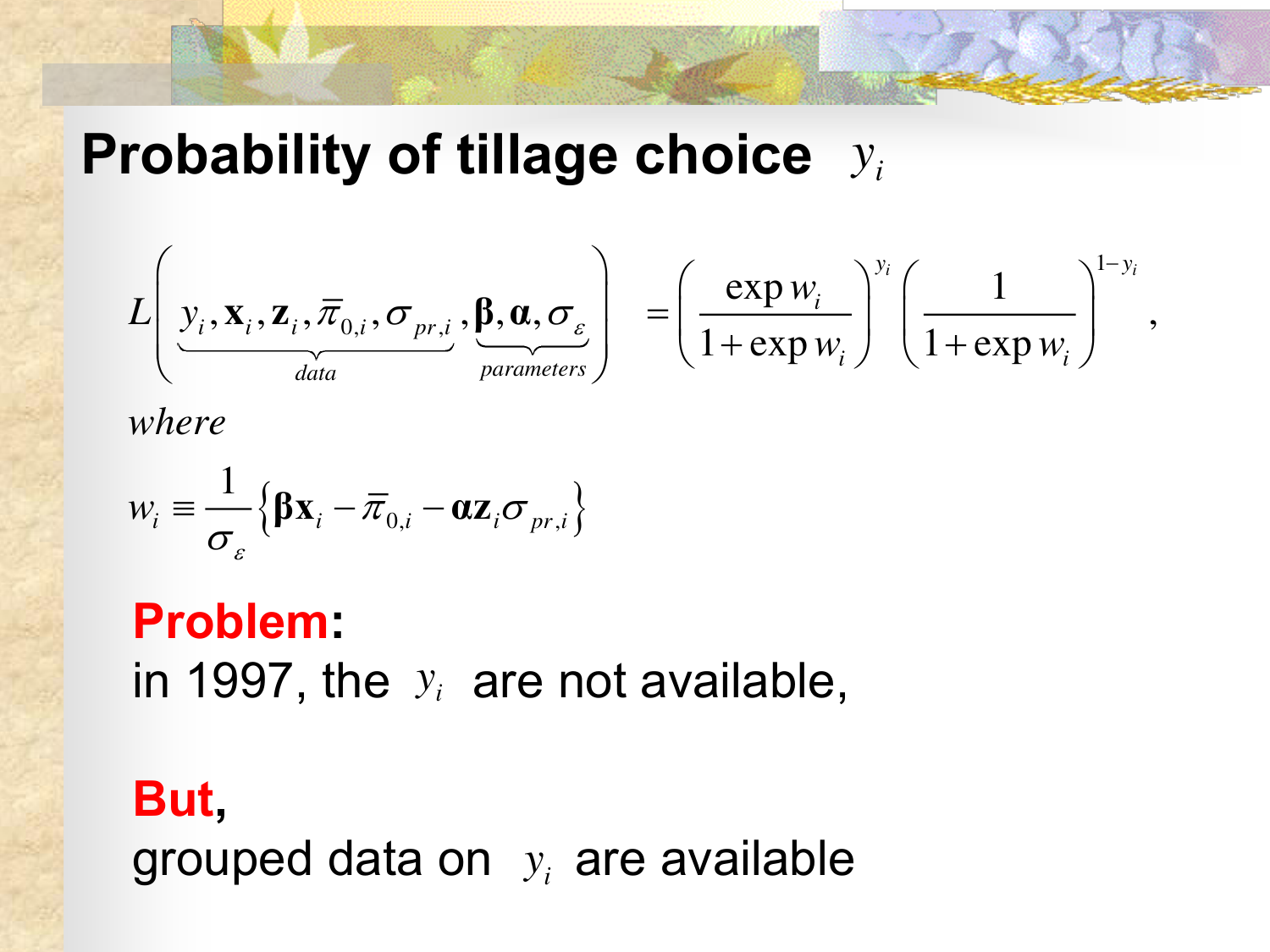#### **Grouped data on conservation tillage choices**   $_j$  1 *j G*  $G_i \nightharpoonup \mathcal{L}$   $\mathcal{I}i$  $i \in G$  $\overline{y}^{\mathbf{G}_j} \equiv \frac{1}{\mathbf{G}_j} \sum y$  $N^{\mathsf{u}_j}$  ie ═  $\frac{1}{\sqrt{G_i}}\sum$

 CTIC (Purdue) collects expert opinion surveys on adoption of conservation tillage

*j*

- Reports percentage of area in conservation tillage by state, county, and crop, 1989- current
- Conversion of area percentage data into count data

NRI: 92 corn points in Boone county, IA

CTIC: 55% corn in County#15 is in CT

Count data (CTIC+NRI): 92\*0.55=51 NRI corn points from Boone county must be in CT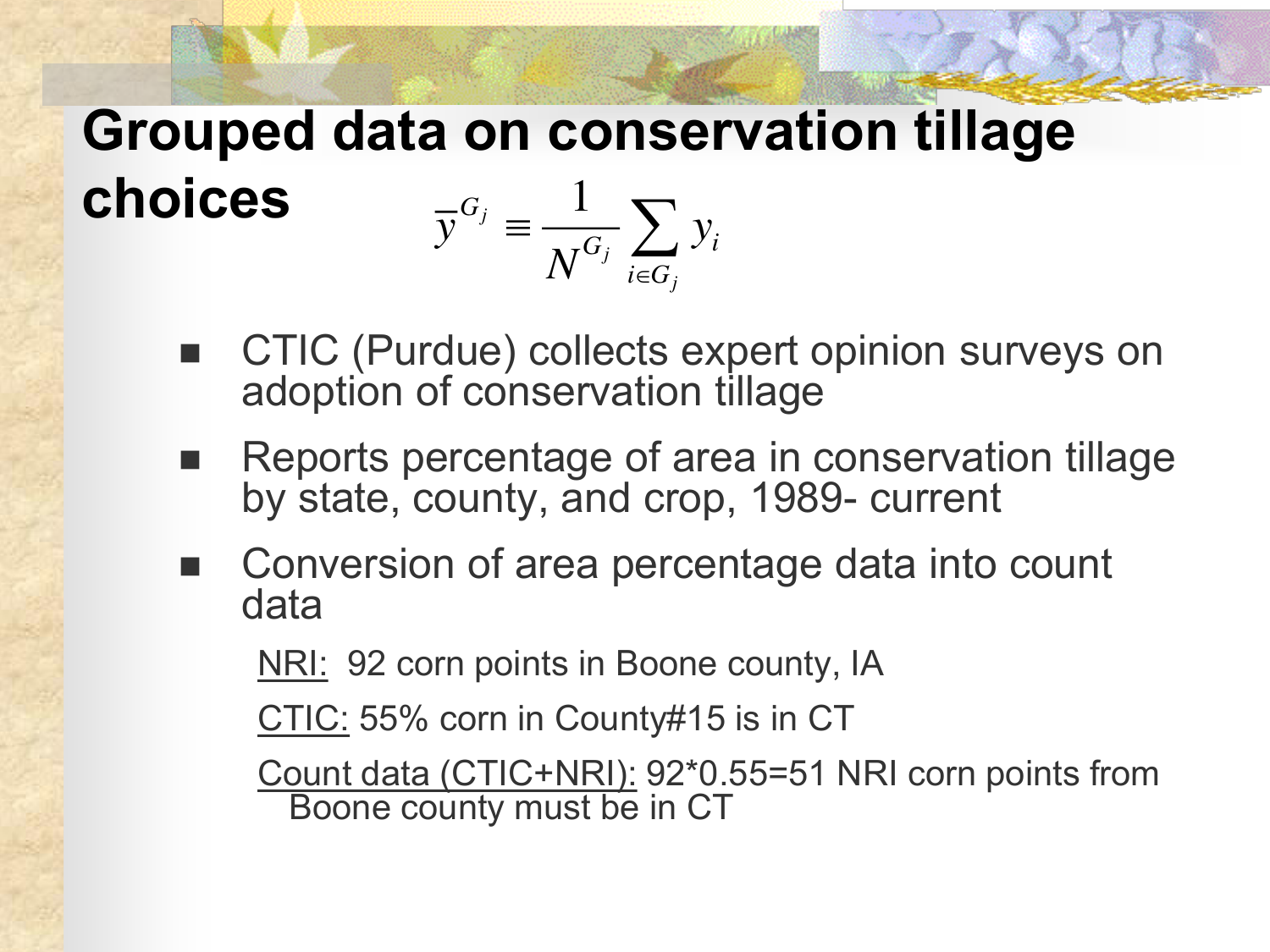#### **Linear versus nonlinear model**

Linear model **Nonlinear model** 

 $Y_i = \beta' \mathbf{x}_i + \eta_i$  $[Y_i = 1] = \frac{\exp(\beta' \mathbf{x}_i)}{1 + \exp(\beta' \mathbf{x}_i)}$  $(\beta' x_i)$  $\exp(\boldsymbol{\beta}^{\, \prime}$ 1  $1 + \exp(\beta)$ *i i i*  $Pr[Y_i = 1] =$ ┿ **β <sup>x</sup> β <sup>x</sup>** Farm-level

' $\overline{Y}^{G_j} = \beta' \overline{\mathbf{x}}^{G_j} + \overline{\eta}^{G_j}$  $\left(\boldsymbol{\alpha}^\top\overline{\mathbf{x}}^{G_j}\,\right)$  $\overline{\left( \boldsymbol{\alpha}^{\top} \overline{\mathbf{x}}^{G_j} \right)}$  .  $exp(\alpha')$  $1 + \exp(\alpha')$ *j j j G*  $\bar{Y}^{G_j} = \frac{1}{1 - (1 - G_i)^2} + \xi_j$  $\hspace{0.1mm} +$ **<sup>α</sup> <sup>x</sup> <sup>α</sup> <sup>x</sup>** Aggregated

Where

$$
\bar{Y}^{G_j} \equiv \frac{1}{N^{G_j}} \sum_{i \in G_j} Y_i,
$$

$$
\overline{\mathbf{x}}^{G_j} \equiv \frac{1}{N^{G_j}} \sum_{i \in G_j} \mathbf{x}_i
$$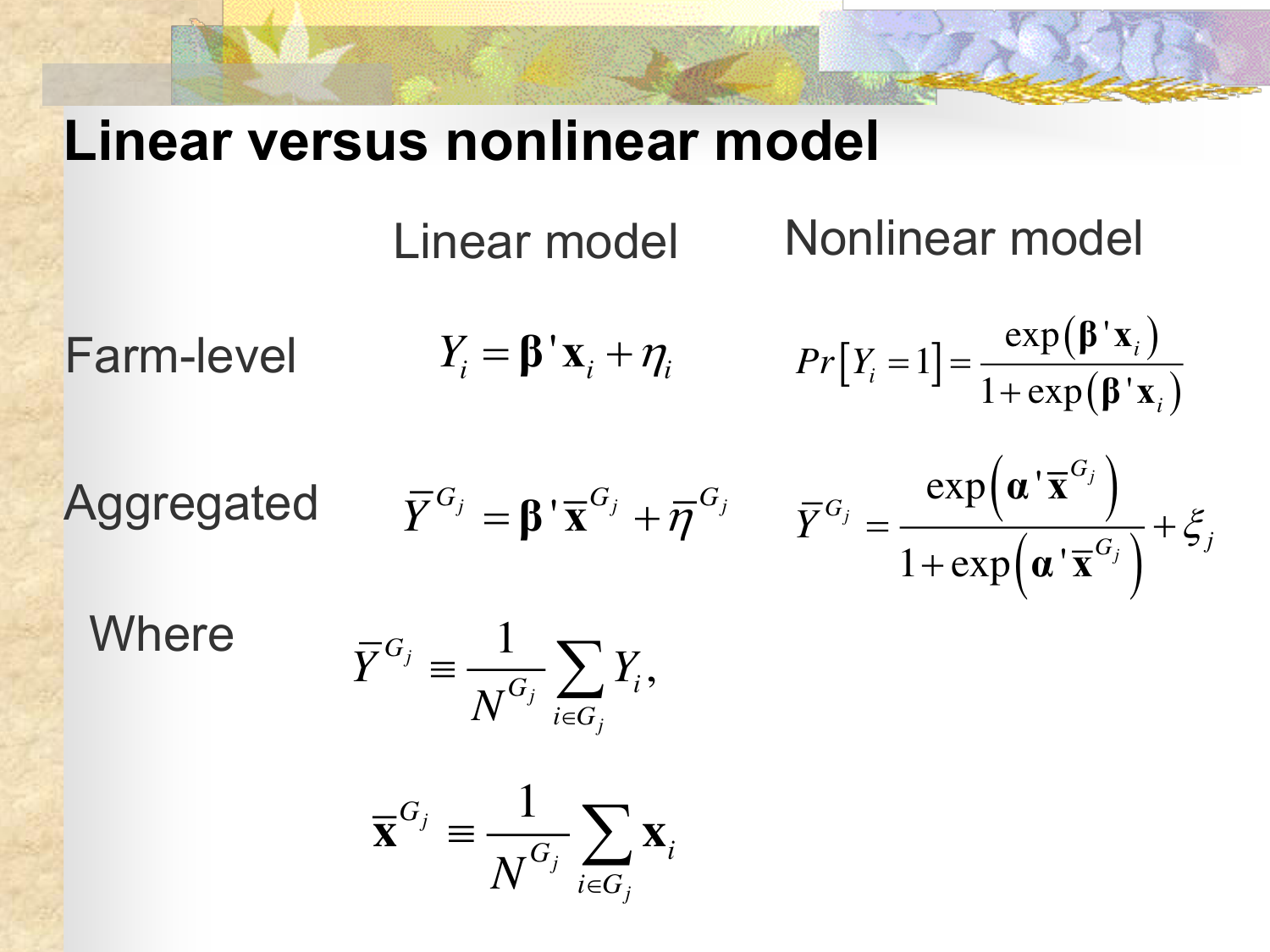#### **Proposed approach**

Express the likelihood of observing  $\bar{y}^{G_j}$  as a function of *y*

- original (farm-level) model parameters, and
- **Farm-level data on explanatory variables**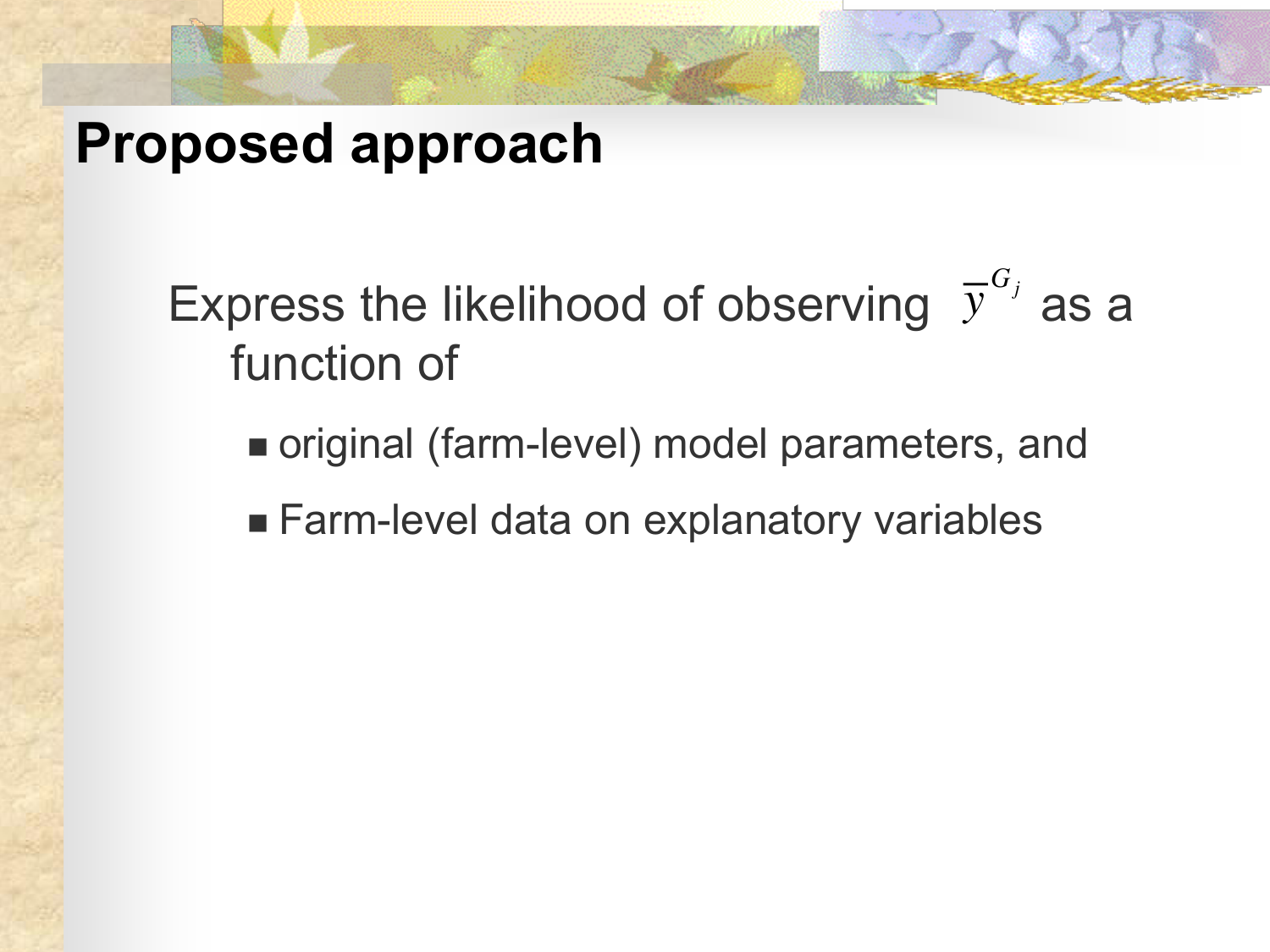#### **Probability of observing 1 point in conservation tillage out of 3 points in a group**   $\Pr\left[\,\overline{Y}^{G_j} = 1/3\,\,\right]$  $\left[ \begin{array}{cc} Y & -1/5 \end{array} \right]$

 $= Pr[1st \, chooses \, A, \, 2nd \, chooses \, B, \, and \, 3nd \, chooses \, B]$  $+$   $\Pr$ [1st chooses B, 2nd choses A, and 3nd chooses B ]  $+$  Pr[1st chooses B, 2nd choses B, and 3nd chooses A]  $(\beta' x_1)$  $\left(\mathbf{\beta}^\mathsf{\,r} \mathbf{x}_1\right)^\mathsf{\scriptscriptstyle L}$ 1 1  $=$  Pr $\vert$  1 *out of* 3 *individuals in group*  $G_j$  *choose* A  $exp(\beta' \mathbf{x}_1)$  1  $1 + \exp(\beta' \mathbf{x}_1)$   $1 + \exp(\beta')$  $\Pr[\text{1 out of 3 individuals in group } G_j \text{ choose } A]$  $=\frac{1}{1+\exp(\beta' \mathbf{x}_1)}$ **β <sup>x</sup>**  $\beta'$ **x**<sub>1</sub> $\bigcup$ <sup>1</sup> + exp( $\beta'$ **x**<sub>2</sub> $\bigcup$ <sup>1</sup> + exp( $\beta'$ **x**<sub>3</sub>)  $\overline{\boldsymbol{\left(\boldsymbol{\beta}^{\mathsf{T}}\mathbf{X}_1\right)}}^{\mathsf{L}}$  $(\beta' x_2)$  $(\boldsymbol{\beta} \mathbf{x}_2)^{-1} + \exp(\boldsymbol{\beta} \mathbf{x}_3)$  $(\boldsymbol{\beta} \mathbf{x}_1)^{-1} + \exp(\boldsymbol{\beta} \mathbf{x}_2)^{-1}$  $(\beta' x_3)$  $\overline{(\beta' x_3)}$ 2  $1$   $1 + \exp(\mathbf{P} \cdot \mathbf{A}_2)$   $1 + \exp(\mathbf{P} \cdot \mathbf{A}_3)$ 3  $1$   $1 + \exp(\mathbf{P} \cdot \mathbf{A}_2)$   $1 + \exp(\mathbf{P} \cdot \mathbf{A}_3)$ 1  $\mathbf{x}_2$ ) 1+exp( $\boldsymbol{\beta}$ '**x** 1  $\exp(\beta' \mathbf{x}_2)$  1  $1 + \exp(\beta' \mathbf{x}_1)$  1+ $\exp(\beta' \mathbf{x}_2)$  1+ $\exp(\beta')$ 1  $\Box$  1  $\Box$  exp( $\beta'$ )  $1 + \exp(\beta' \mathbf{x}_1)^{-1} + \exp(\beta' \mathbf{x}_2)^{-1} + \exp(\beta' \mathbf{x}_3)^{-1}$  $\mathrm{+}$  $+\exp(\beta' \mathbf{x}_1)^{-1}+\exp(\beta' \mathbf{x}_2)^{-1}+$ ┿  $+\exp(\beta' \mathbf{x}_1)^{-1}+\exp(\beta' \mathbf{x}_2)^{-1}+$ **β <sup>x</sup>**  $\mathbf{\beta}^{\mathsf{T}}\mathbf{x}_{1}$ ) 1+exp( $\mathbf{\beta}^{\mathsf{T}}\mathbf{x}_{2}$ ) 1+exp( $\mathbf{\beta}^{\mathsf{T}}\mathbf{x}_{2}$ **β <sup>x</sup>**  $\mathbf{\beta}^{\mathsf{T}}\mathbf{x}_{1}$ ) 1+exp( $\mathbf{\beta}^{\mathsf{T}}\mathbf{x}_{2}$ ) 1+exp( $\mathbf{\beta}^{\mathsf{T}}\mathbf{x}_{2}$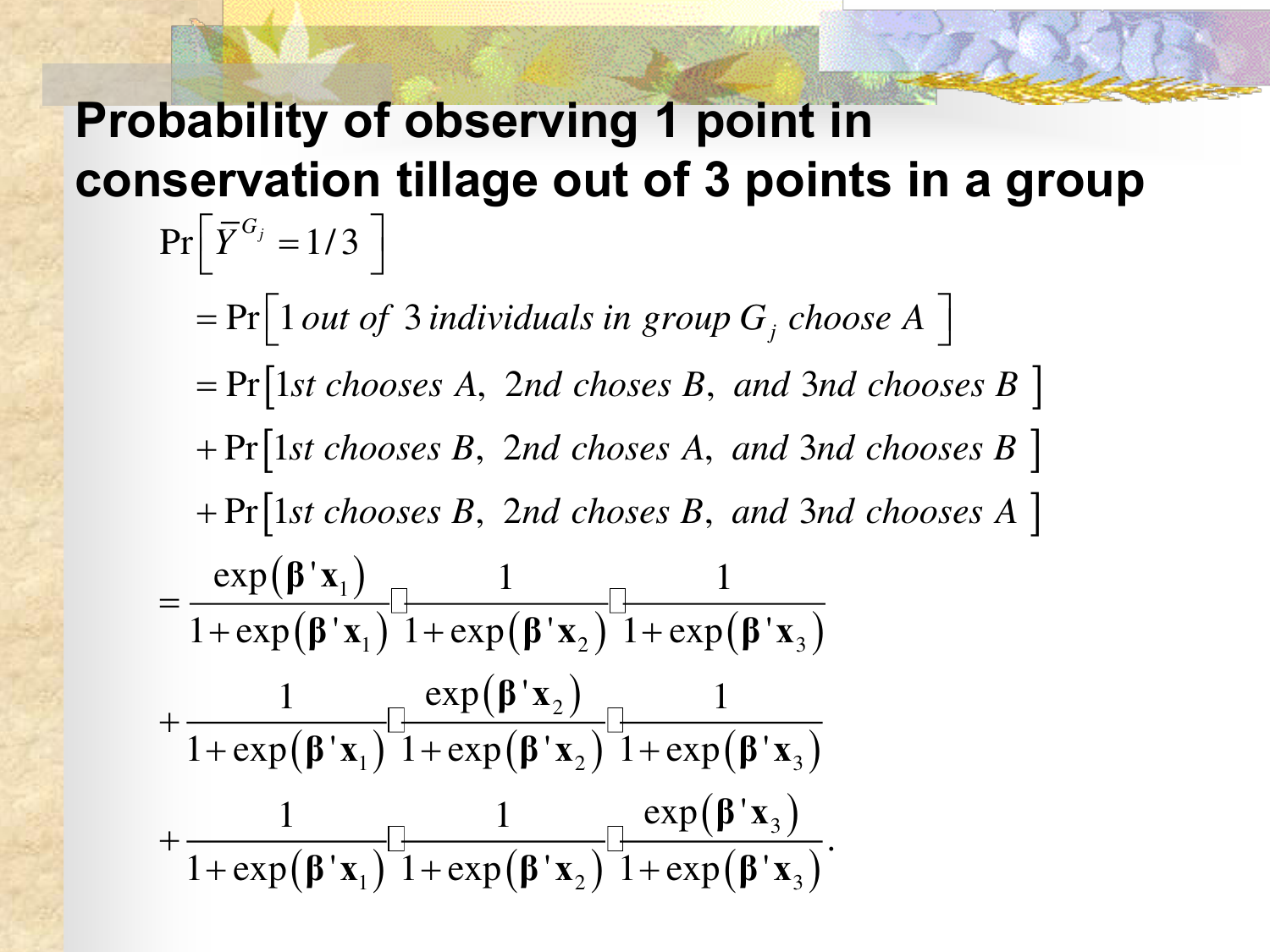#### **Application to 1992 NRI data**

- Random sub-sample (1,339 observations) of lowa 1992 NRI data (soil and tillage) supplemented with Census of Agriculture (farmer characteristics) and climate data of NCDC
- 63% of farmers use conservation till
- Grouped the observed individual choice data into 240 groups by county and crop
- Pretended that we do not observe individual choices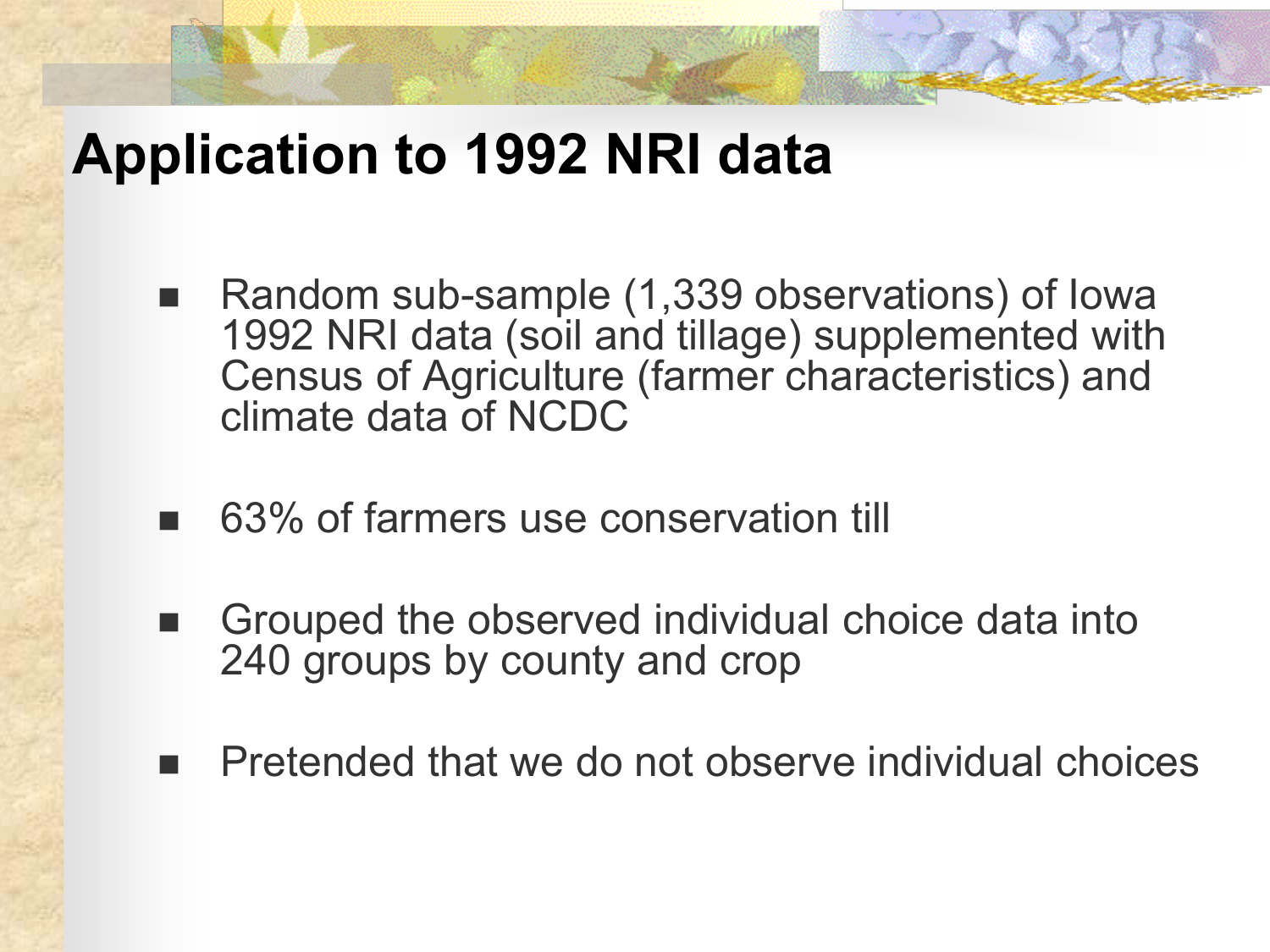## **Results**

| Variable               | Aggregated<br>data model | <b>Discrete</b><br>data model |
|------------------------|--------------------------|-------------------------------|
| Corn dummy             | 44.7<br>(6.9)            | 41<br>(11)                    |
| <b>Slope</b>           | 0.56<br>(0.18)           | 0.22<br>(0.12)                |
| <b>Permeability</b>    | 0.85<br>(0.37)           | 0.63<br>(0.31)                |
| <b>Water capacity</b>  | 0.87<br>(0.32)           | 0.73<br>(0.29)                |
| $\sigma_{\varepsilon}$ |                          |                               |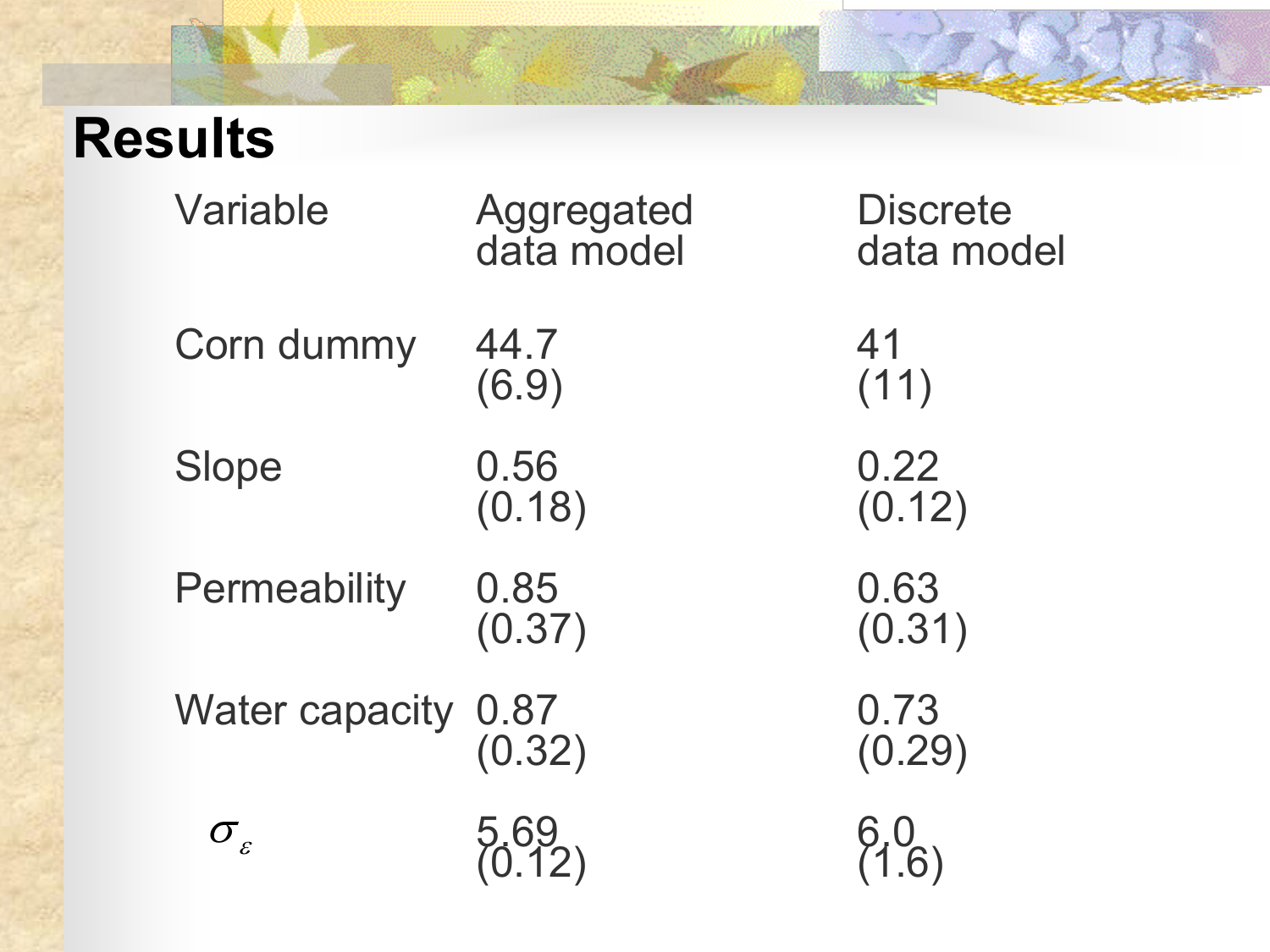#### **Problems**

- **Programming**  $\odot$
- Area percentage versus percent of points
	- $\blacksquare$  IA, County #5, corn, 1992 NRI

|              |   |    |     | л  | и   | я            |   |
|--------------|---|----|-----|----|-----|--------------|---|
| <b>Acres</b> | л | .9 | _ വ | 19 | 120 | $20 \mid 22$ | ◠ |

■ 75% area in CT could be represented by minimum 5 and maximum 7 points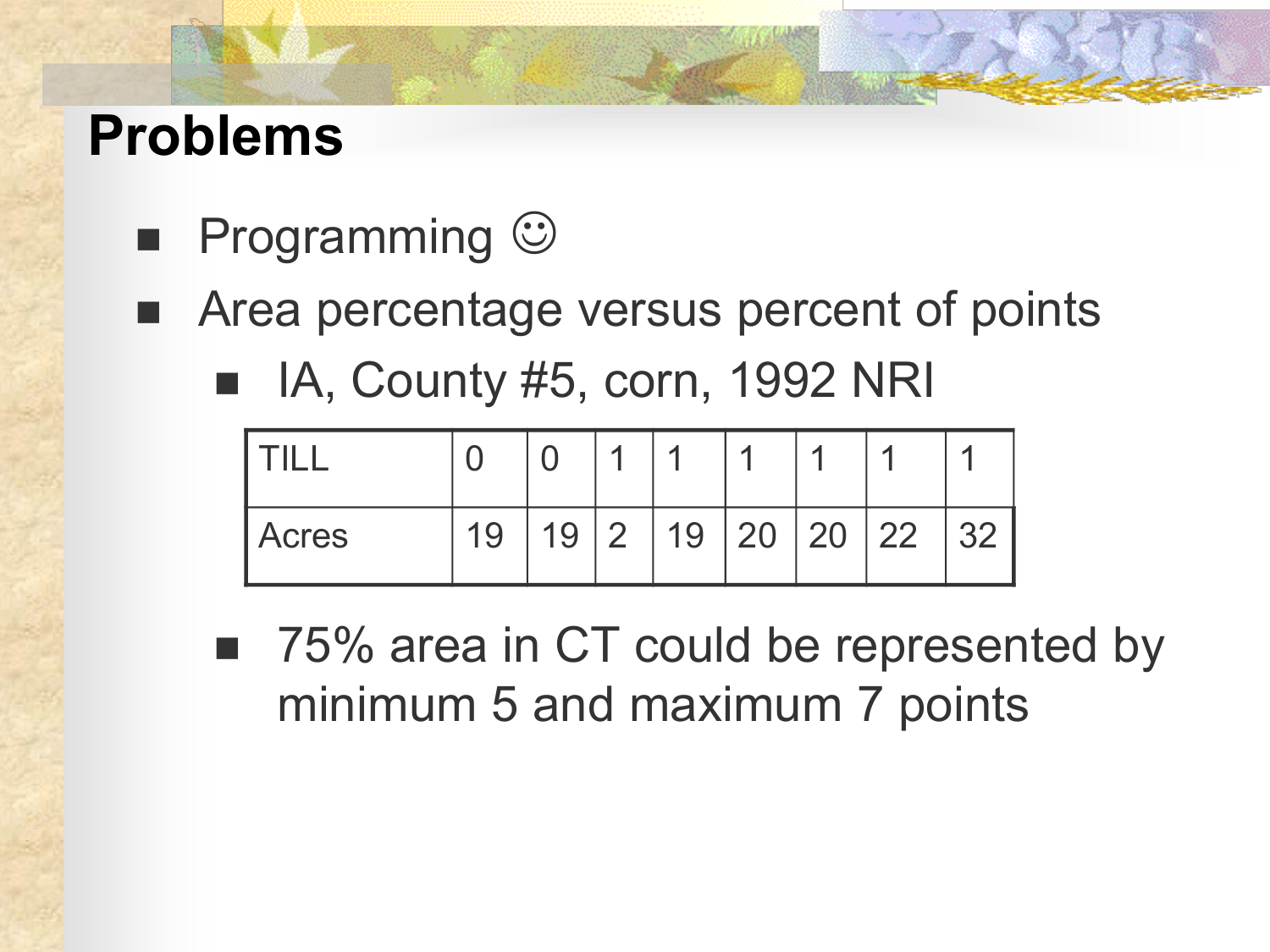## **Accuracy of aggregate data: IOWA, 1992**

|             | Cons. till | Cons. till | <b>Total</b> |
|-------------|------------|------------|--------------|
|             | acres      | percent    | acres        |
| <b>Corn</b> |            |            |              |
| <b>NRI</b>  | 8,668      | 65%        | 13,377       |
| <b>CTIC</b> | 4,474      | 35%        | 12,784       |
| Soybeans    |            |            |              |
| <b>NRI</b>  | 5,542      | 66%        | 8,424        |
| <b>CTIC</b> | 4,687      | 57%        | 8,265        |